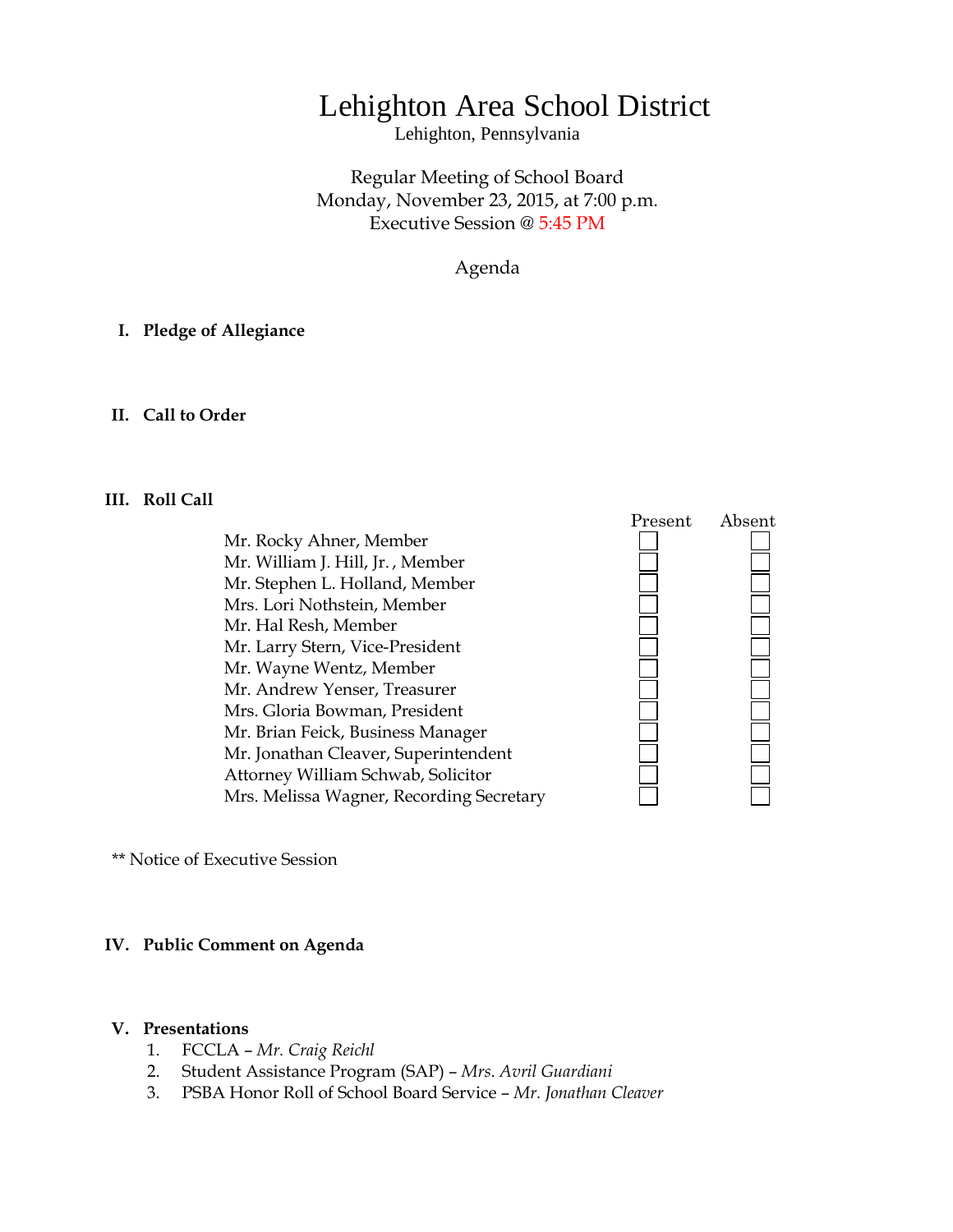## **VI. Communications**

- 1. Superintendent's Report *Mr. Cleaver*
- 2. Finance Report *Mr. Feick*
- 3. Student Representative Report
- 4. Board President's Report *Mrs. Bowman*
- 5. Lehighton Memorial Library Report *Mrs. Nothstein*
- 6. Legislative Policy Committee of PSBA Report *Mr. Ahner*
- 7. Title I Advisory Committee Report *Mrs. Bowman*
- 8. CCTI Report *Mr. Yenser*
- 9. CLIU Report *Mr. Wentz*
- 10. Solicitor's Report *Attorney William Schwab*
- 11. Building/Grounds Report *Mr. Wentz*
- 12. LCCC *– Mr. Krause*
- 13. Academic Affairs Committee Report *Mrs. Bowman*
- 14. Policy Committee Report *Mrs. Bowman*
- 15. Athletic Committee Report *Mr. Wentz*
- 16. Wellness Committee Report *Mr. Ahner*

## **VII. Approval of Minutes**

| A.        | MOTION by , SECONDED by<br>2015, regular meeting.     |       | to approve the Minutes of the October 26, |                                                              |
|-----------|-------------------------------------------------------|-------|-------------------------------------------|--------------------------------------------------------------|
|           |                                                       |       |                                           | $(Enc. 1 - White)$                                           |
|           | VOTE: YES -                                           |       |                                           | NO - ABSENT - ABSTENTIONS -                                  |
| <b>B.</b> | MOTION by , SECONDED by<br>9, 2015, workshop meeting. |       |                                           | to approve the Minutes of the November<br>$(Enc. 2 - White)$ |
|           | VOTE: YES -                                           | $NO-$ | ABSENT -                                  | <b>ABSTENTIONS -</b>                                         |

#### **VIII. Financial Matter**

A. MOTION by , SECONDED by to approve the Lehighton Area Middle School Activities Fund and Lehighton Area High School Activities Fund for October 2015.

(Enc. 3 - Gold)

VOTE: YES - NO - NO - ABSENT - ABSTENTIONS -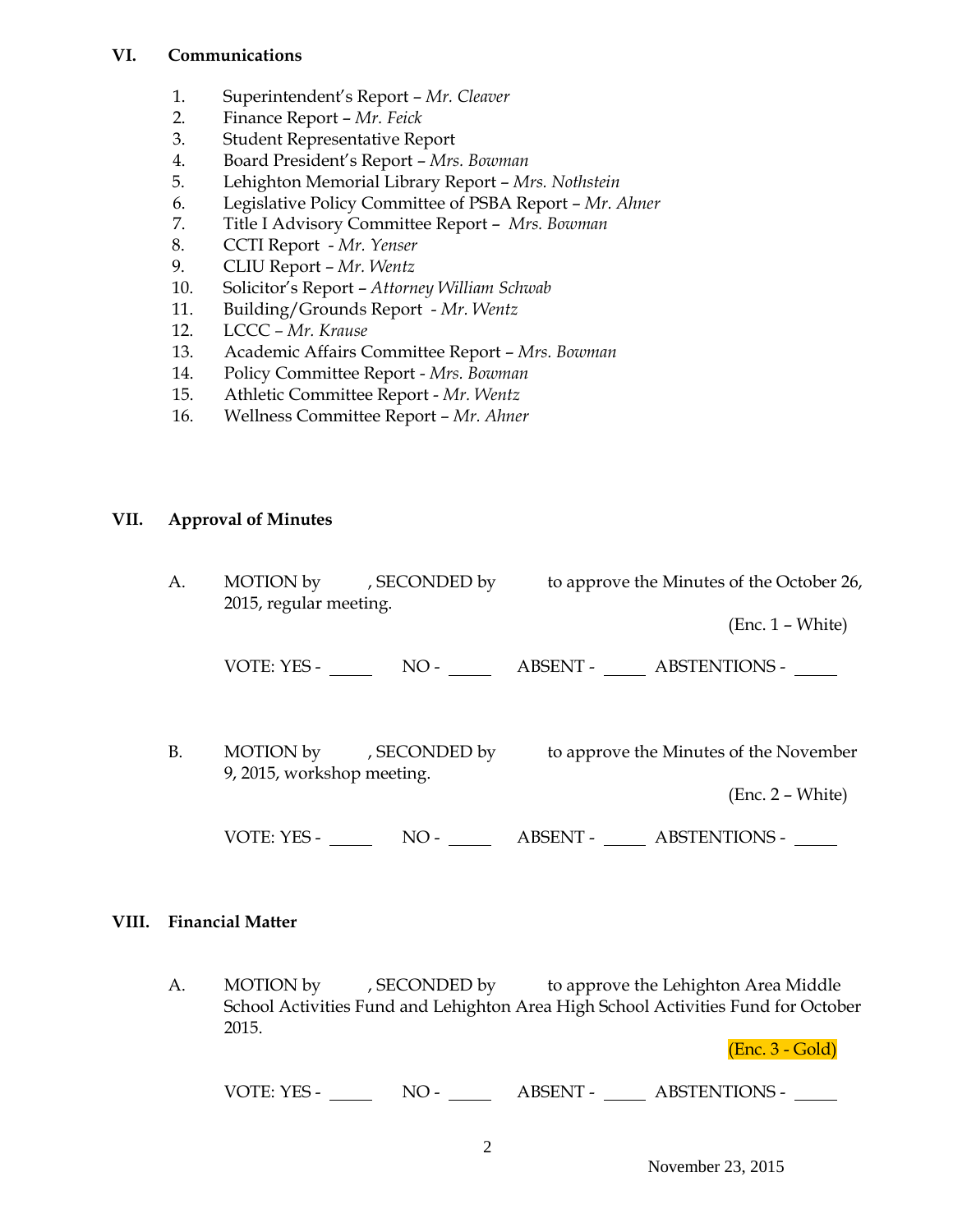(Enc. 4 - Blue)

| General Fund        | \$3,955.511.82  |
|---------------------|-----------------|
| --Benefits          | 499,437.26      |
| --Payroll (October) | \$1,276,427.19  |
| --Debit Card        | 1,971.72<br>\$  |
| Food Service Fund   | 81,345.92<br>\$ |
| Capital Reserve     | \$              |
| Athletic Fund       | 31,011.96<br>S  |
| Capital Proj. Funds | 3,000.00<br>\$  |
| Total               | 5,848,705.87    |

Note: Members with questions or requesting a copy of any payment, please contact the Business Office prior to the scheduled meeting.

VOTE: YES - NO - ABSENT - ABSTENTIONS -

- C. MOTION by , SECONDED by upon recommendation of the Finance Committee, to approve payment of the following projects from the Un-Restricted Fund Balance:
	- **1. Recommended by Barry Isett & Associates, Inc. for payment of Application #3 to Pagoda Electric, Inc. pending verified payroll and solicitor review**

Stadium (October 12-31, 2015) \$117,900.00

(Enc. 5 – Green)

VOTE: YES - NO - NO - ABSENT - ABSTENTIONS -

**2. Recommended by Barry Isett & Associates, Inc. for payment of Application #5 CMG of Easton, Inc. pending verification of certified payroll and solicitor review** Stadium (October 1-31, 2015) \$931,291.65

(Enc. 6 – Green)

VOTE: YES - NO - NO - ABSENT - ABSTENTIONS -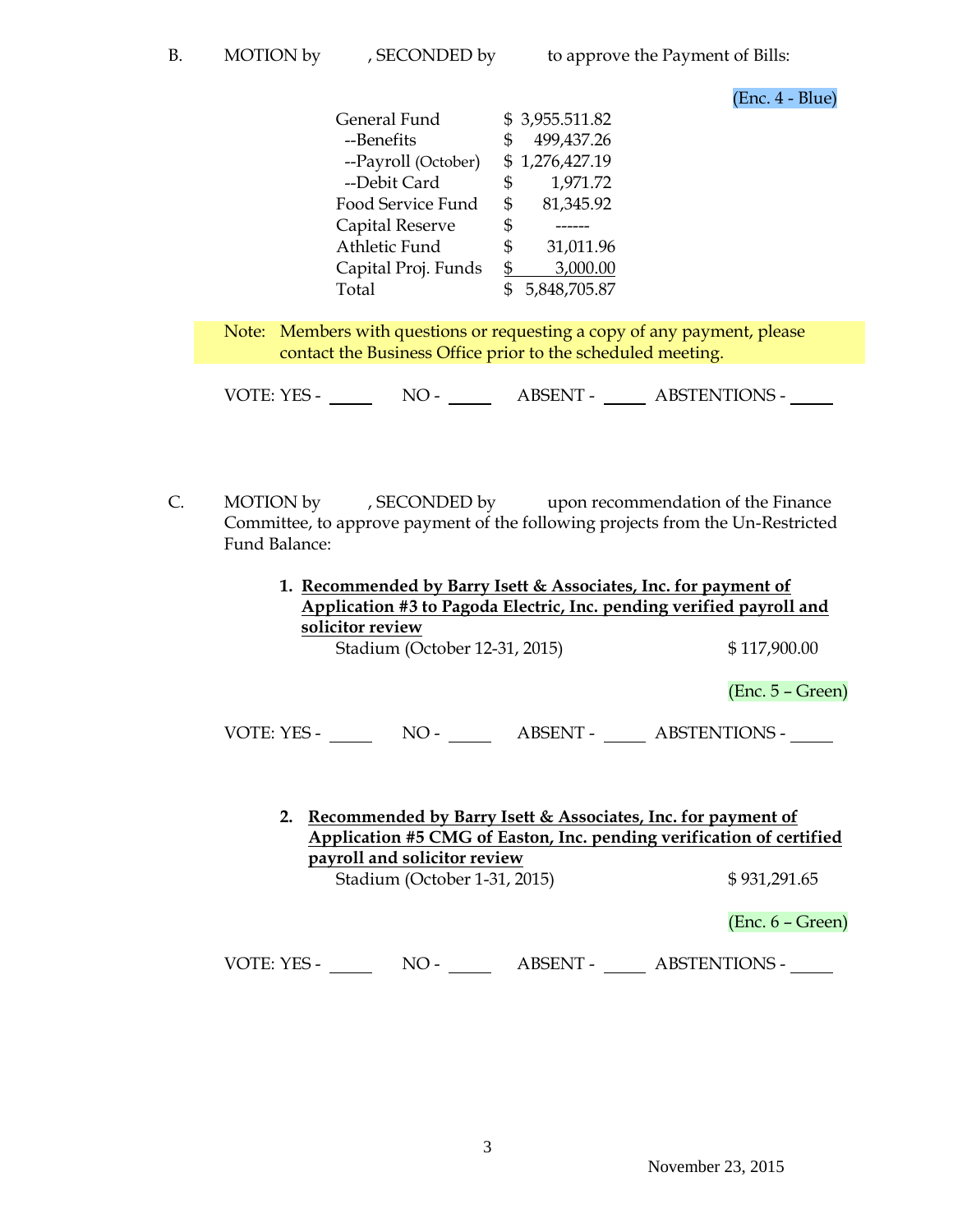|    | 3. Recommended by Barry Isett & Associates, Inc. for payment of<br><b>Application #3 Master Mechanical Corp. pending verification of</b><br>certified payroll and solicitor review                                            |                     |
|----|-------------------------------------------------------------------------------------------------------------------------------------------------------------------------------------------------------------------------------|---------------------|
|    | Stadium (October 1-31, 2015)                                                                                                                                                                                                  | \$92,324.16         |
|    |                                                                                                                                                                                                                               | $(Enc. 7 - Green)$  |
|    |                                                                                                                                                                                                                               |                     |
| D. | MOTION by , SECONDED by upon recommendation of the Finance<br>Committee, to approve payment on the following projects from the corresponding<br>construction accounts:                                                        |                     |
|    | 1. Quandel:<br>Middle School (October 1-31, 2015)<br>Design and Construction of the High School,<br>Middle School and Elementary School                                                                                       | \$33,091.00         |
|    |                                                                                                                                                                                                                               | $(Enc. 8 - Green)$  |
|    | VOTE: YES - NO - NO - ABSENT - ABSTENTIONS -                                                                                                                                                                                  |                     |
| Ε. | MOTION by , SECONDED by to approve the following reports:<br>a. Revenue Report<br>b. Budget Report<br>c. Treasurer's Reports<br>1. General Fund<br>2. Capital Reserve Fund<br>3. Capital Project Fund<br>4. Food Service Fund |                     |
|    |                                                                                                                                                                                                                               | $(Enc. 9 - Green)$  |
|    |                                                                                                                                                                                                                               |                     |
| F. | MOTION by , SECONDED by to approve exemptions from Per<br>Capita and/or Occupational Tax per the attached list.                                                                                                               | $(Enc. 10 - Green)$ |
|    |                                                                                                                                                                                                                               |                     |
|    | 4                                                                                                                                                                                                                             |                     |

November 23, 2015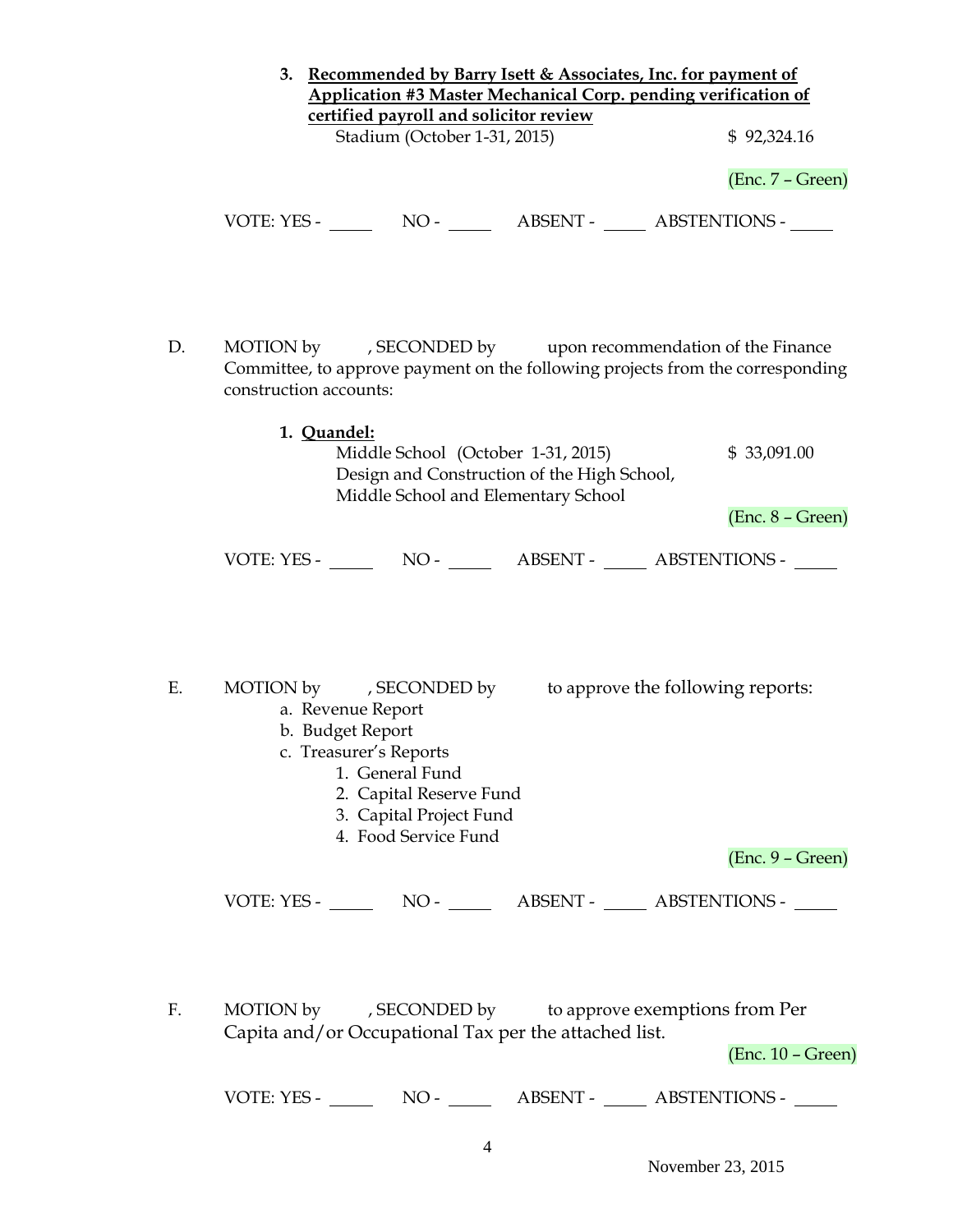G. MOTION by , SECONDED by to approve Occupational Tax Assessment Changes as per the attached list.

(Enc. 11 Green)

VOTE: YES - NO - ABSENT - ABSTENTIONS -

H. MOTION by , SECONDED by to refund Real Estate Tax for year 2015 in the amount of **\$4,414.74** to Donald James Muscarella.

VOTE: YES - NO - ABSENT - ABSTENTIONS -

I. MOTION by , SECONDED by to refund Occupational Tax for year 2015 in the amount of **\$122.50** to Richard C. Breidegam.

VOTE: YES - NO - NO - ABSENT - ABSTENTIONS -

J. MOTION by , SECONDED by to refund Occupational Tax for year 2015 in the amount of **\$122.50** to Bernard L. Taschler.

VOTE: YES - NO - ABSENT - ABSTENTIONS -

K. MOTION by , SECONDED by that the board agrees to accept the recommendation of its Special Counsel Gregory Mousseau to settle the assessment appeal under the terms set forth in his e-mail sent to the LASD solicitor on October 28, 2015.

(Enc. 12 Green)

VOTE: YES - NO - ABSENT - ABSTENTIONS -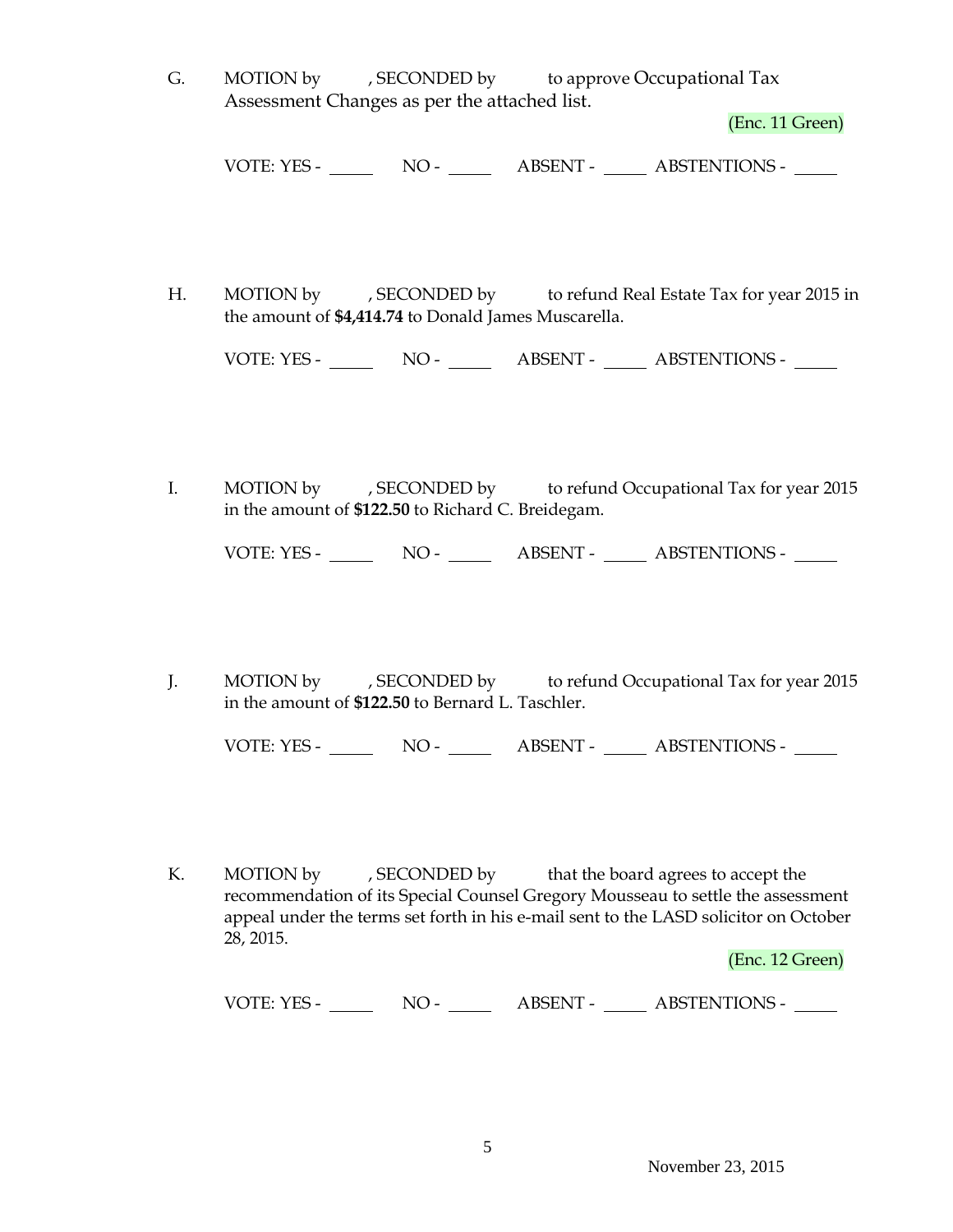L. MOTION by , SECONDED by , to approve **Laura Welkey** to attend the PMEA Annual In-Service Conference in Hamburg, PA, March 31-April 2, 2016, at a cost not to exceed **\$660.00.** Funds through the 2015-16 Middle School Budget.

VOTE: YES - NO - ABSENT - ABSTENTIONS -

M. MOTION by , SECONDED by , to approve **Lory Frey** to attend the Data Quality Summit Conference in Hershey, PA, from May 22-25, 2016, at a cost not to exceed **\$750.00.** Funds through the 2015-16 Curriculum Department Budget.

VOTE: YES - NO - ABSENT - ABSTENTIONS -

N. MOTION by , SECONDED by , to approve **Jennifer Evans** and **Suzanne Howland** to attend the Aspiring to Leadership Workshop in Harrisburg, PA, from January 20-21, 2016, at a cost not to exceed **\$900.00.** Funds through the 2015-16 Superintendent Budget.

VOTE: YES - NO - ABSENT - ABSTENTIONS -

#### **IX. Personnel**

A. MOTION by , SECONDED by to approve the attached list of candidates for the **2015-2016 Substitute** list pending clearances.

(Enc. 13– Purple)

VOTE:YES - NO - \_\_\_ ABSENT - \_\_\_ ABSTENTIONS - \_\_\_

B. MOTION by , SECONDED by to approve the following requests for pre-approval of courses/Programs of Study for continuing education:

- **1. Jessica Bruch -** January 19-May 7, 2016/REED 580: Research Problems in Reading
- **2. Jessica Bruch** January 19-May 7, 2016/REED 522: Theoretic Models in Reading and Literature
- **3. Sarah Dunchack** January 18-April 24, 2016/ED 526: Internet Literacy for Educators
- **4. Sarah Dunchack**  January 18-April 24, 2016/ED 522: Curriculum and Instruction
- **5. Erica Pagotto**  January 20-April 20, 2016/ED 522: Curriculum and Instruction

6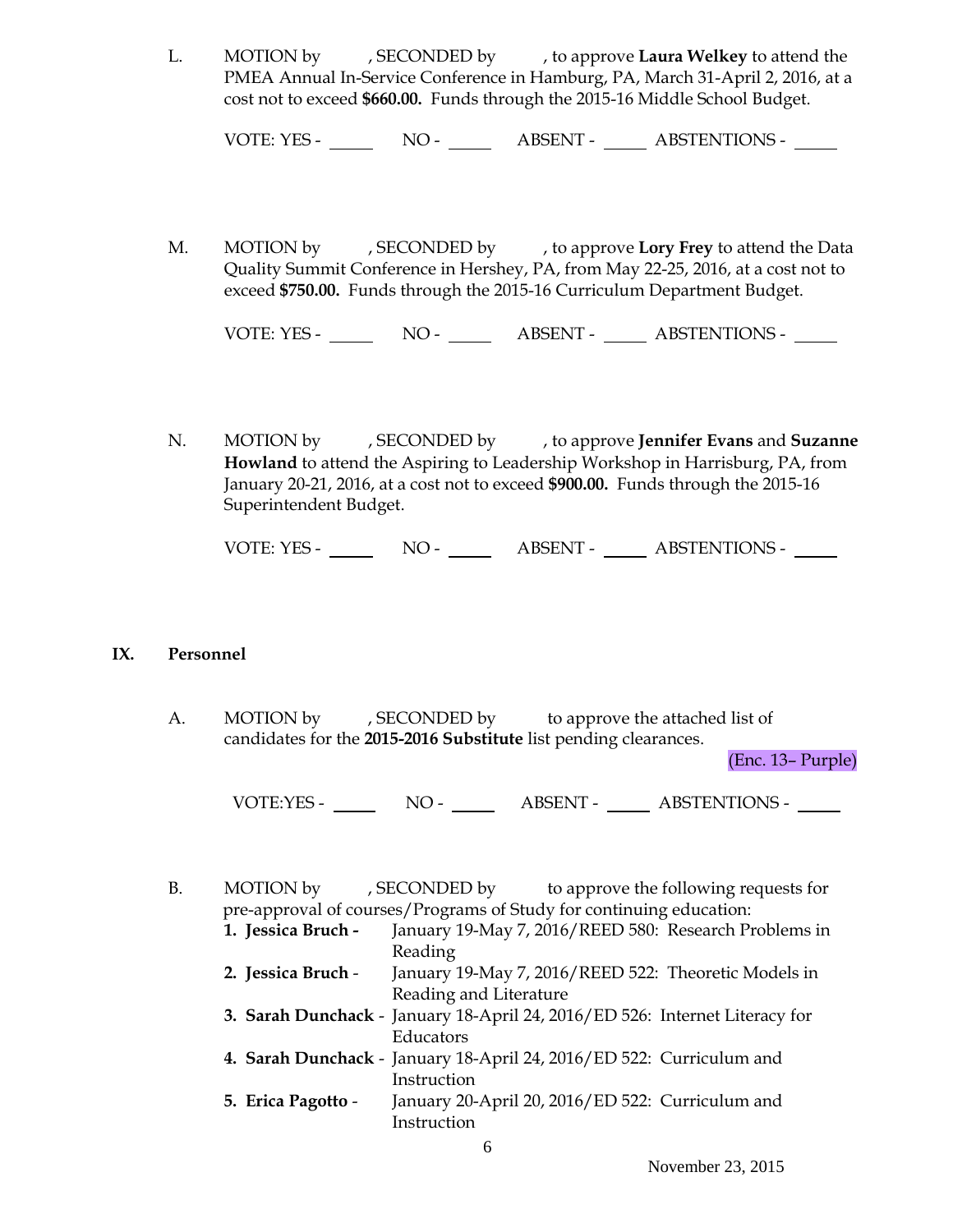| 6. Diane Schnell - | January 19-May, 2016/REED 521: Reading & Language                               |  |  |  |  |  |
|--------------------|---------------------------------------------------------------------------------|--|--|--|--|--|
|                    | Development for Diverse Learners                                                |  |  |  |  |  |
| 7. Angela Tobash - | January 18-March 6, 2016/Utilizing Emerging Technology to                       |  |  |  |  |  |
|                    | <b>Improve Learning</b>                                                         |  |  |  |  |  |
|                    | 8. Angela Tobash - January 18-April 24, 2016/Technology to Support Curriculum   |  |  |  |  |  |
|                    | & Instruction                                                                   |  |  |  |  |  |
|                    | 9. Drewann Troutman - January 18-April 24, 2016/Internet Literacy for Educators |  |  |  |  |  |
|                    | 10. Drewann Troutman - January 18-April 18, 2016/Print Media/Digital Classroom  |  |  |  |  |  |
|                    | 11. Benjamin Tkach - Program of Studies - M.S. Online Teaching Graduate         |  |  |  |  |  |
|                    | Program Plan - Wilkes University                                                |  |  |  |  |  |
|                    | 12. Benjamin Tkach - January 18-March 6, 2016/ED530: Utilizing Emerging         |  |  |  |  |  |
|                    | Technologies to Support Education                                               |  |  |  |  |  |
|                    | 13. Benjamin Tkach - March 7-April 24, 2016/ED521: Using Technology for         |  |  |  |  |  |
|                    | Assessment                                                                      |  |  |  |  |  |
|                    | 14. Jessica Gasper - January 19-April 19, 2016/Print Media in the Digital       |  |  |  |  |  |
|                    | Classroom                                                                       |  |  |  |  |  |
|                    |                                                                                 |  |  |  |  |  |
| VOTE: YES -        | ABSENT - ABSTENTIONS -<br>$NO-$                                                 |  |  |  |  |  |
|                    |                                                                                 |  |  |  |  |  |

C. MOTION by , SECONDED by to acknowledge FMLA leaves for the following employees, not to exceed 12 weeks:

- **1. Employee #856** effective December 22, 2015
- **2. Employee #208**  effective November 24, 2015

VOTE: YES - NO - NO - ABSENT - ABSTENTIONS - NO

## **X. Miscellaneous**

- A. MOTION by , SECONDED by to approve the following School Enrichment Journey requests:
	- **1. Kindergarten – Mahoning (V. Kocher, M. Geiser, T. Cardell)**  April 26, 2016 8:45 a.m.-2:30 p.m. – to travel to Crayola Factory
	- **2. Selected Middle School Students (J. Habas)** December 4, 2015 8:30 a.m.- 11:00 a.m. – to travel to Yenser's Tree Farm
	- **3. 3rd Grade Franklin (L. Zimmerman)** April 26, 2016 8:45 a.m.-2:45 p.m. to travel to Quiet Valley Farm
	- **4. LAHS Chorus (J**. **Schafer)** December 4-5, 2015 8:00 p.m.-7:00 a.m. to travel to Laserdome (Manheim, PA)
	- **5. Grades K-4 – Mahoning (L. Porambo)** December 16, 2015 (Snow date: 12/17/15) - 8:45 a.m.-11:00 a.m. – to travel to Mahoning Valley Cinema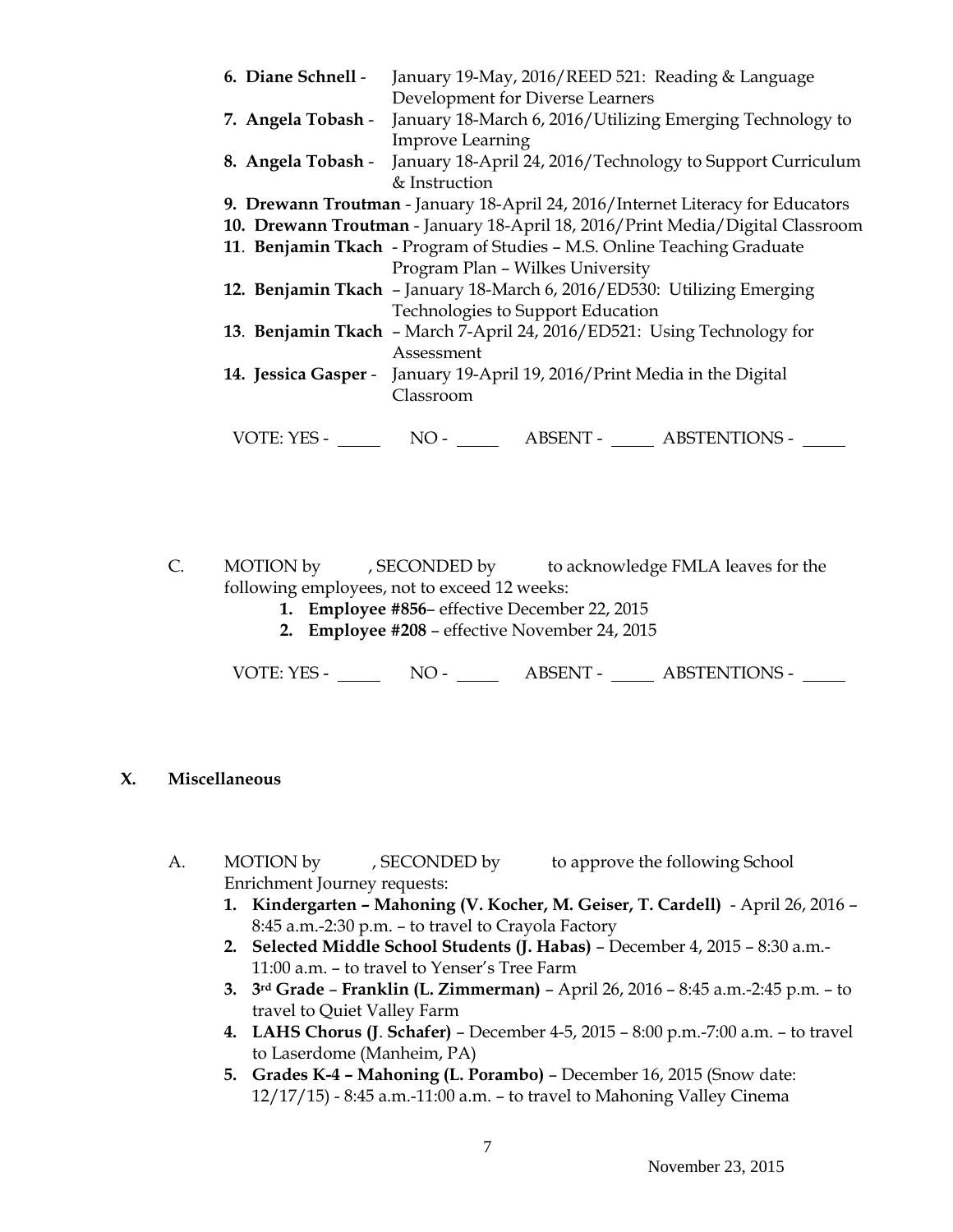- **6. LAHS FBLA (K**. **Mychaliszyn-Simko, T. Miller)** December 15, 2015 (Snow date: 12/17/15) – 8:00 a.m.-5:00 p.m. – to travel to Split Rock Lodge
- **7. LAHS Show Choir (J**. **Schafer)** December 15, 2015 10:30 a.m.-10:00 p.m. to travel to Hershey Park
- **8. LAHS Class of 2016 (D. Hartney)** May 20, 2016 6:00 a.m.-11:00 p.m. to travel to Baltimore
- **9. Selected MA/SD Students (A. Sebelin)** December 4, 2015 8:30 a.m.-11:00 a.m. – to travel to Yenser's Tree Farm
- **10. Grades K-4 – East Penn (J. Bruch)** December 18, 2015 8:45 a.m.-11:30 a.m. to travel to Mahoning Valley Cinema
- **11. Grades 3 & 4 – East Penn (B. Breiner, M. Barilla, C. Haupt)** May 11, 2016 8:45 a.m.-2:30 p.m. – to travel to Quiet Valley Farm
- **12. LAMS FBLA (A. Tobash)** December 15, 2015 (Snow date: 12/17/15) 8:00 a.m.-5:00 p.m. – to travel to Split Rock Lodge
- **13. Selected 7th & 8th Grade Band Students (B. Hudlow)** December 5, 2015 9:00 a.m.-3:00 p.m. – to travel to Parkland High School
- **14. Selected LAHS Students (C. Reichl)** December 3, 2015 8:00 a.m.-2:00 p.m. to travel to Penn's Peak
- **15. Grades K-4 – Franklin (D. Gerber)** December 4, 2015 8:45 a.m.-11:30 a.m. to travel to Mahoning Valley Cinema
- **16. 7/8 Grade Band (B. Hudlow)** December 2, 2015 6:45 p.m.-7:45 p.m. to travel to Trinity Lutheran Church (Lehighton Women's Club)
- **17. 4th Grade Mahoning (R. Rupell, A. Swanson)** May 13, 2016 8:40 a.m.-2:30 p.m. – to travel to Quiet Valley Farm

VOTE: YES - NO - NO - ABSENT - ABSTENTIONS -

B. MOTION by , SECONDED by to approve the resolution of Lehigh Carbon Community College to preapprove real estate acquisitions.

(Enc. 14 – Peach)

VOTE: YES - NO - NO - ABSENT - ABSTENTIONS -

#### **XI. Programs**

A. MOTION by , SECONDED by to approve Use of School Property for: **1. Franklin PTO (Stacey Duerst) –** December 11, 2015 – 9:00 a.m.-9:00 p.m. – PTO Family Night-Winter Wonderland – Gym, Cafeteria, & Multi-Purpose Room **2. Mahoning PTO (Karen Shaffer) –** December 7, 2015 (Snow Date: 12/8/15) – 3:15 p.m.-9:30 p.m. – Winter Wonderland, Book Fair, Holiday Shoppe & Vendor Fair – Multi-Purpose Room, Stage & Classrooms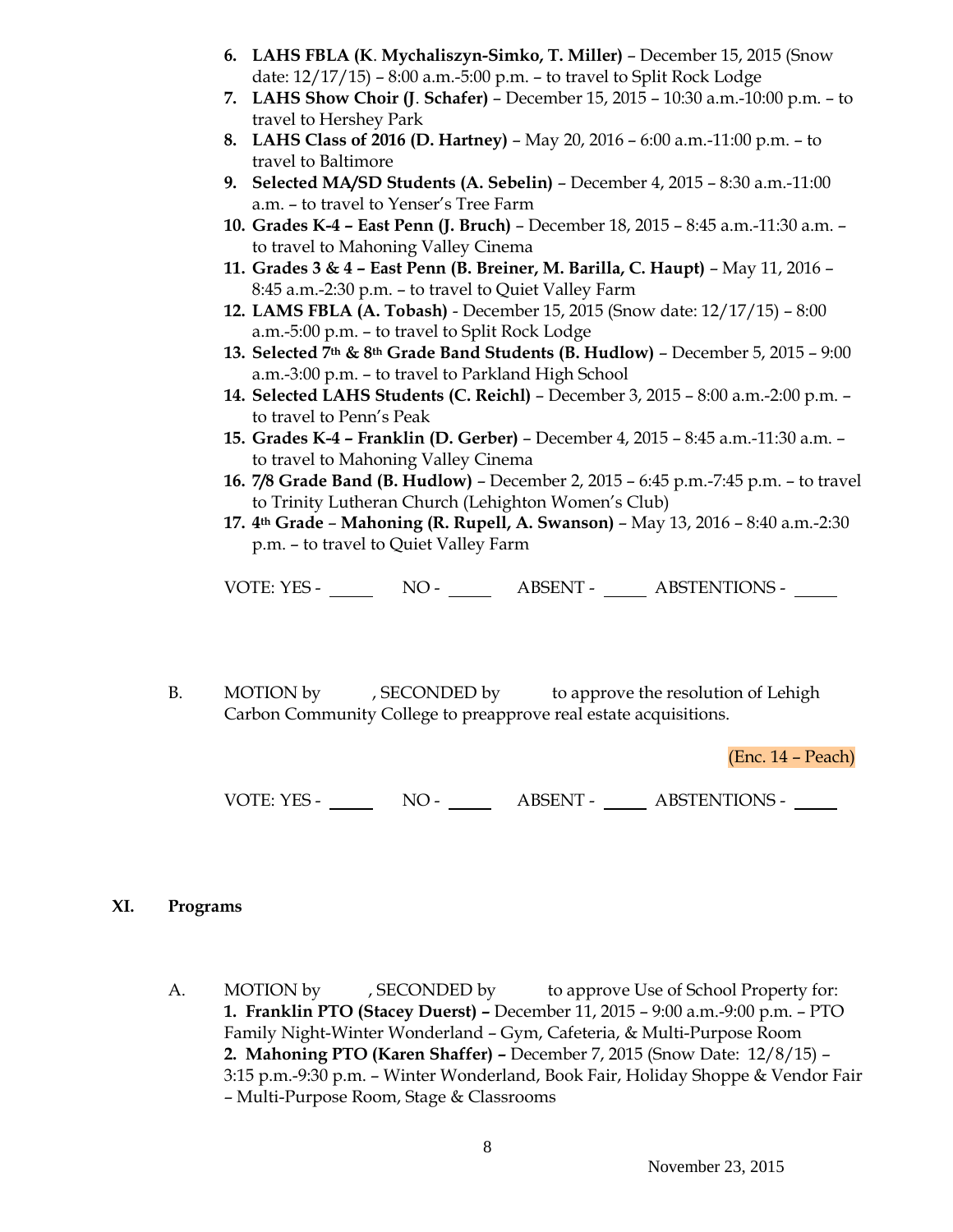**3. Shull David PTO (Mary Lichtenwalner)** – December 6-9, 2015 – Various Times – Little Shoppes – Multi-Purpose Room & Classrooms

**4**. **LABC Boys' Basketball (Tracy Smith)** – January 7, 24, February 24, 21, 28, March

6, 13, 2016 – 12:00 p.m.-8:00 p.m. – LABC Boys' Basketball – Middle School Gym **5**. **Senior All Night Party (Linda Hydro)** – April 3, 2016 – 7:00 a.m.-6:00 p.m. –

Basket Social – High School Gym

**6. LABC Wrestling (Mike Gornick)** – December 6, 2015 – 9:00 a.m.-4:00 p.m. – LABC Wrestling – High School Gym & Locker Room

**7. LAHS Volleyball (Timothy O'Connor)** – Sundays, 1/10/16-5/1/16 – 5:00 p.m.- 8:15 p.m. – High School/Middle School Gyms

**8**. **LAHS Volleyball (Timothy O'Connor)** – March 13, 2016 – 7:30 a.m.-7:00 p.m. – High School Gym

VOTE: YES - NO - NO - ABSENT - ABSTENTIONS -

- B. MOTION by , SECONDED by to approve the 1st Reading of the following Lehighton Area School District Policies:
	- **1. #819 – Suicide Awareness, Prevention and Response**
	- **2. #913 – Nonschool Organizations/Groups/Individuals**

(Enc. 15 – Yellow)

VOTE: YES - NO - NO - ABSENT - ABSTENTIONS - NO

#### **XII. Old Business for Discussion**

A. PlanCon Part D & E Approval Documents enclosed for Primary/Elementary Center.

(Enc. 16 – Peach)

#### **XIII. New Business for Discussion**